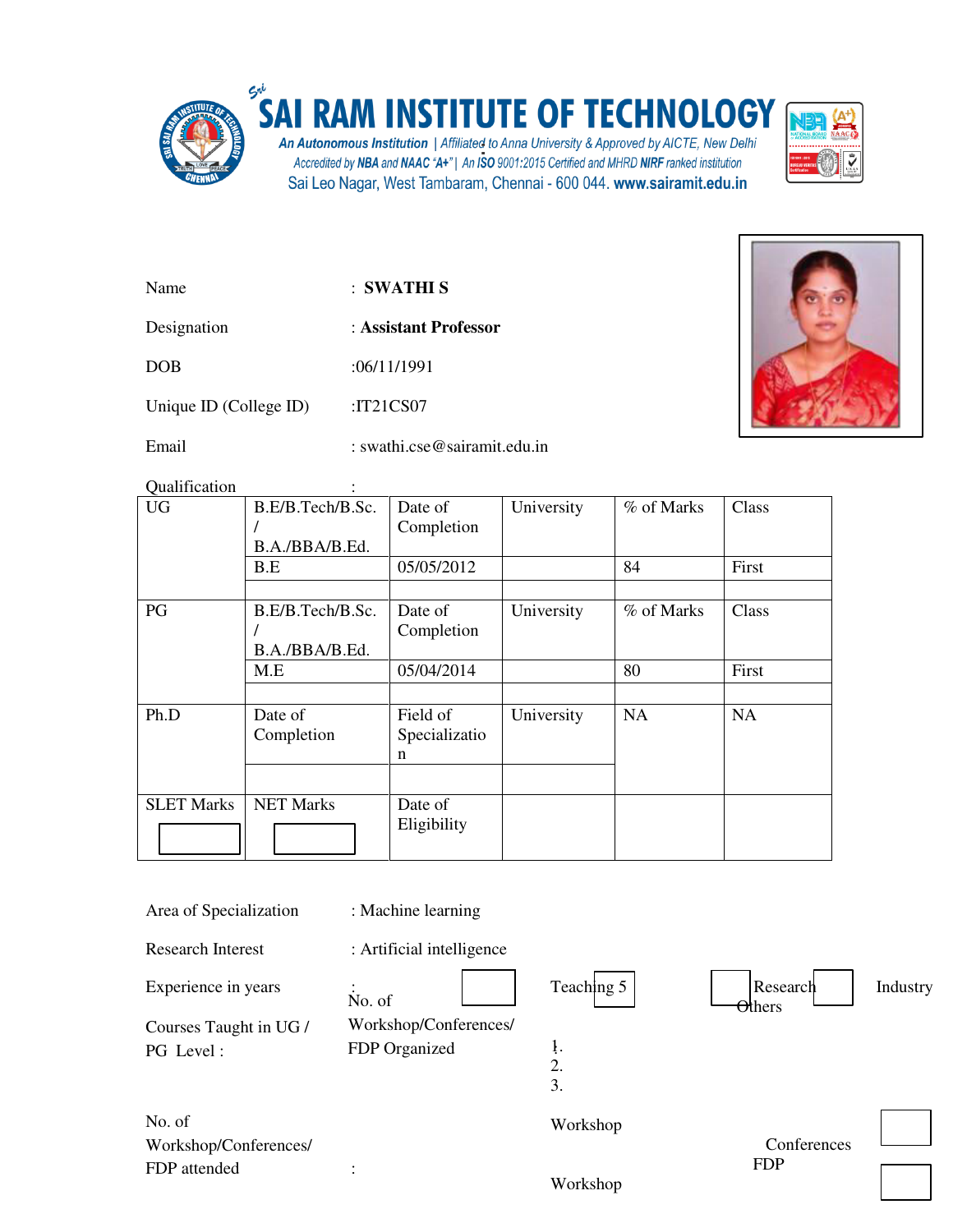Conferences FDP